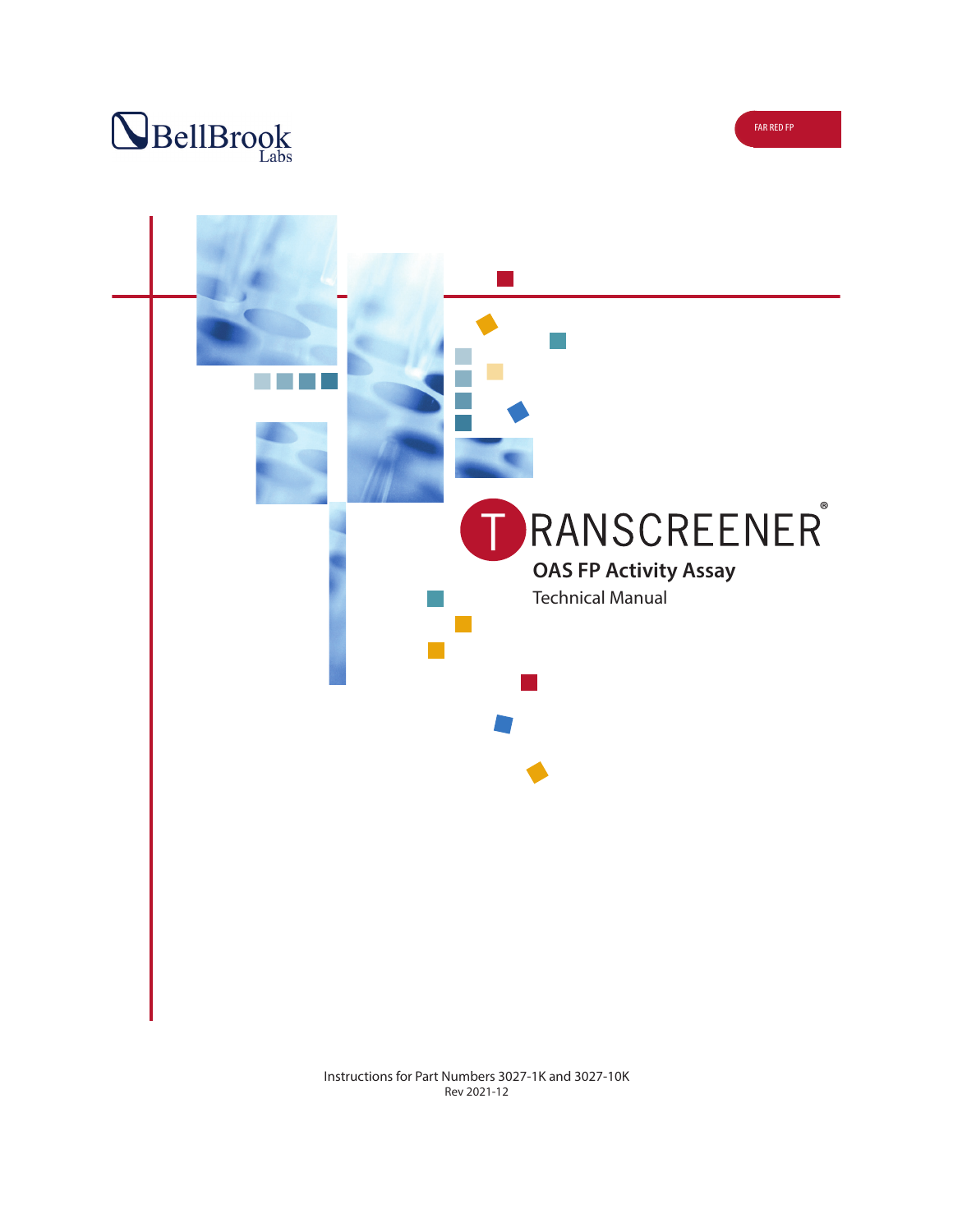

# **Transcreener® OAS FP Assay Technical Manual**

### **Contents**

| 2.0 |  |
|-----|--|
| 3.0 |  |
| 4.0 |  |
|     |  |
|     |  |
|     |  |
| 5.0 |  |
|     |  |
|     |  |
| 6.0 |  |
| 7.0 |  |
|     |  |
|     |  |
|     |  |

©2021 BellBrook Labs. All rights reserved.

U.S. Patent 7,332,278, 7,355,010 and 7,378,505 issued. U.S. Patent Application Nos. 11/353,500, 11/958,515 and 11/958,965, U.S. Divisional Application 12/029,932, and International Patent Application Nos. PCT/US07/088111, European Application Nos. 04706975.2 and 05785285.7, Canadian Application 2,514,877, and Japanese Application 2006-503179 applied. The purchase of this product conveys to the buyer the non-transferable right to use the purchased amount of the product and components of the product in research conducted by the buyer (whether the buyer is an academic or for-profit entity). The buyer cannot sell or otherwise transfer (a) this product (b) its components or (c) materials made using this product or its components to a third party or otherwise use this product or its components or materials made using this product or its components for Commercial Purposes other than use of the product or its components to provide a service, information, or data. Commercial Purposes means any activity by a party for consideration other than use of the product or its components to provide a service, information, or data and may include, but is not limited to: (1) use of the product or its components in manufacturing; (2) use of the product or its components for therapeutic, diagnostic or prophylactic purposes; or (3) resale of the product or its components, whether or not such product or its components are resold for use in research. BellBrook Labs LLC will not assert a claim against the buyer of infringement of the above patents based upon the manufacture, use, or sale of a therapeutic, clinical diagnostic, vaccine or prophylactic product developed in research by the buyer in which this product or its components was employed, provided that neither this product nor any of its components was used in the manufacture of such product. If the purchaser is not willing to accept the limitations of this limited use statement, BellBrook Labs LLC is willing to accept return of the product with a full refund. For information on purchasing a license to this product for purposes other than research, contact Licensing Department, BellBrook Labs LLC, 5500 Nobel Drive, Suite 230, Madison, Wisconsin 53711. Phone (608)443-2400. Fax (608)441-2967.

Transcreener® HTS Assay Platform is a patented technology of BellBrook Labs. Transcreener is a registered trademark of BellBrook Labs.

Corning is a registered trademark of Corning Incorporated.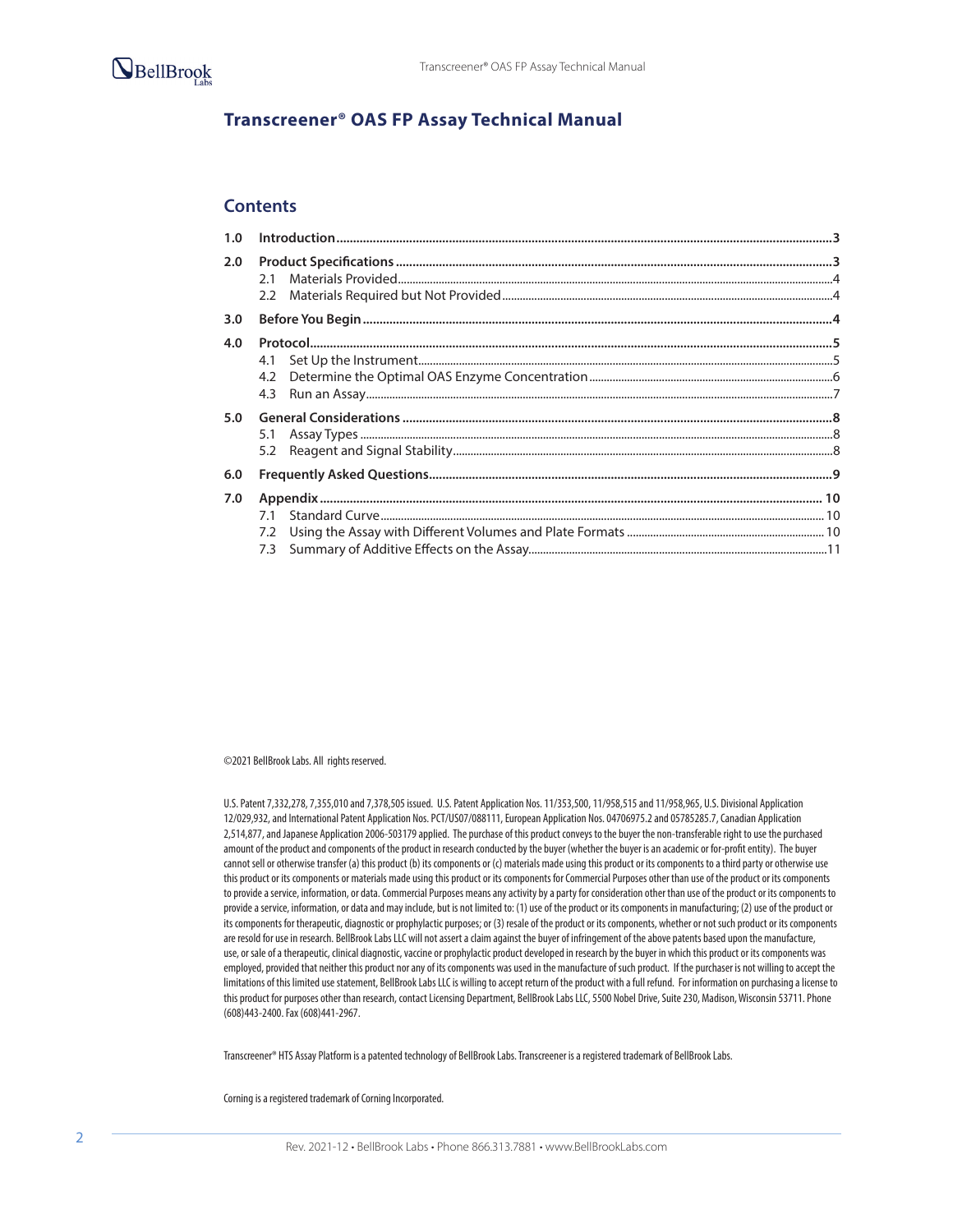# $\mathbf{Q}_{\text{BellBrook}}$

# **1.0 Introduction**

The Transcreener® OAS FP Assay is a far-red, competitive fluorescence polarization (FP) assay (**Figure 1**). The assay is designed to be used with the 2'-5'-oligoadenylate synthase (OAS) family of enzymes such as OAS1, OAS2, and OAS3), that produce the product 2-5A. The Transcreener OAS FP Assay is simple biochemical assay for measuring OAS activity based on the Transcreener AMP<sup>2</sup> Assay. The assay uses a coupling enzyme to convert 2-5A into AMP in the presence of ATP and dsRNA.

Double stranded RNA enters the cell from viral infection. As a first line of defense in the innate immune system, OAS is activated by viral double-stranded RNA. Upon activation, OAS synthesizes 2-5A from ATP which in turn activates RNase L. The result of this signaling event cleaves both viral and host RNA and in turn inhibition of protein synthesis in the cell, thus ending the replication of invading RNA viruses. Mutation or inadvertent stimulation can produce autoimmune conditions by activating the pathway inconsistently even while not in the presence of viral invaders.

The Transcreener assay is designed specifically for high throughput screening (HTS), with a singleaddition, mix-and-read format. It offers reagent stability and compatibility with commonly used multimode plate readers.

The Transcreener OAS FP Assay provides the following benefits:

- A simple single addition OAS activity assay capable of HTS.
- Excellent data quality (Z' ≥ 0.7) and signal (≥100 mP polarization shift) for determining OAS activity by measuring 2-5A production.
- Far-red tracer further minimizes interference from fluorescent compounds and light scattering.



# **the Transcreener OAS FP Assay.**

The Transcreener 2-5A Detection Mixture contains a coupling enzyme that generates AMP and ATP from 2-5A, and an AMP AlexaFluor® 633 tracer bound to an AMP antibody. AMP produced by the coupling enzyme displaces the tracer, which rotates freely, causing a decrease in FP. Note that the coupling enzyme regenerates ATP, preventing OAS

# **2.0 Product Specifications**

| Product                                | Quantity           | Part#    |
|----------------------------------------|--------------------|----------|
| Transcreener <sup>®</sup> OAS FP Assay | $1,000$ assays $*$ | 3027-1K  |
|                                        | 10,000 assays $*$  | 3027-10K |

\*The exact number of assays depends on enzyme reaction conditions. The kits are designed for use with 384-well plates, using 20 µL reaction volumes.

#### **Storage**

Store all reagents at –20°C upon receipt.

Please recommend avoiding freeze thaw cycles for the best result. Please aliquot and store if not using multiple reagents at one time. A maximum of 3 freeze-thaw cycles have shown no effect on assay results.

Use the reagents provided in this kit within 1 year from date of receipt.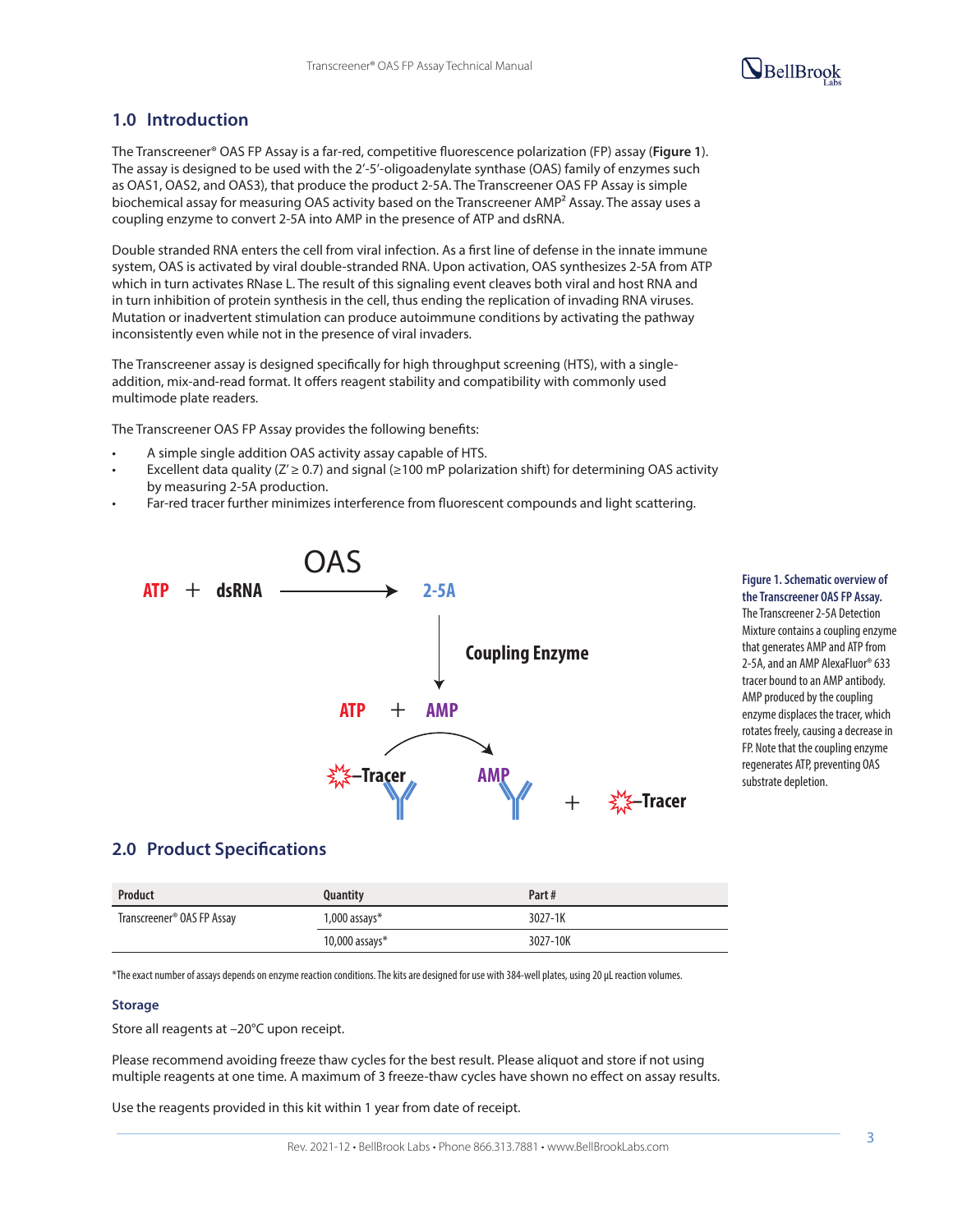

| Component                                                                        | Composition                                                                                                                                                   | <b>Notes</b>                                                                                                                                                                               |
|----------------------------------------------------------------------------------|---------------------------------------------------------------------------------------------------------------------------------------------------------------|--------------------------------------------------------------------------------------------------------------------------------------------------------------------------------------------|
| AMP <sup>2</sup> /GMP <sup>2</sup> Antibody                                      | 1.26 mg/mL solution in PBS<br>with 10% glycerol*                                                                                                              | Sufficient antibody is included in the kit to complete 1,000 assays<br>(Part # 3027-1K) or 10,000 assays (Part # 3027-10K).                                                                |
| AMP <sup>2</sup> /GMP <sup>2</sup> Alexa Fluor <sup>®</sup> 633<br><b>Tracer</b> | 800 nM solution in 2 mM HFPFS<br>(pH 7.5) containing 0.01%<br>Brij-35                                                                                         | The final tracer concentration in the 20 µL reaction is 4 nM. Sufficient<br>tracer is included in the kit to complete 1,000 assays<br>(Part # 3027-1K) or 10,000 assays (Part # 3027-10K). |
| 2-5A-AMP Coupling Enzyme                                                         | 1000 nM 2-5A-AMP Coupling<br>Enzyme in 50 mM Tris-HCl,<br>pH 7.5, 50 mM NaCl, 10 mM<br>qlutathione, 0.1 mM EDTA, 0.25<br>mM DTT, 0.1 mM PMSF, 25%<br>qlycerol | Sufficient coupling enzyme present in excess to ensure 2-5A is<br>converted to AMP for detection by detection reagents.                                                                    |
| <b>ATP</b>                                                                       | 5 mM ATP in deionized water,<br>pH 7.0                                                                                                                        | The ATP is the substrate for OAS and is regenerated by the coupling<br>enzyme in the detection mixture                                                                                     |
| AMP                                                                              | 5 mM AMP in deionized water,<br>pH 7.0                                                                                                                        | AMP is used to create a standard curve.                                                                                                                                                    |
| dsRNA                                                                            | 10 mg/mL dsRNA in RNAse free<br>water.                                                                                                                        | dsRNA is required to activate OAS enzymes.                                                                                                                                                 |
| OAS Buffer, 10X                                                                  | 250 mM Tris (pH7.5), 100 mM<br>MgCl2 and 0.1% Brij-35                                                                                                         | Buffer prepared for use with OAS enzymes. Buffer changes may be<br>necessary depending on experimental design.                                                                             |

### **2.1 Materials Provided**

\*The exact concentration may vary from batch to batch. Please refer to the Certificate of Analysis for an accurate concentration.

### **2.2 Materials Required but Not Provided**

- *Ultrapure Water*—Some deionized water systems are contaminated with nucleases that can degrade both nucleotide substrates and products, reducing assay performance. Careful handling and use of ultrapure water eliminates this potential problem.
- *Enzyme*—Transcreener OAS assays are designed for use with purified OAS enzyme preparations. Contaminating enzymes, such as phosphatases or nucleotidases, can produce background signal and reduce the assay window.
- *Plate Reader*—A multidetection microplate reader configured to measure FP of the AMP Alexa Fluor 633 tracer is required. Transcreener FP Assays have been successfully used on the following instruments: BioTek Synergy™2 and Synergy™4; BMG Labtech PHERAstar and PHERAstar Plus; Molecular Devices Analyst GT; Perkin Elmer EnVision® and ViewLux; and Tecan Infinite® F500, Safire2™, and M1000.
- *Assay Plates*—It is important to use assay plates that are entirely black with a nonbinding surface. We recommend Corning® 384-well plates (Cat. #4514). The suggested plate has a square well top that enables easier robotic pipetting and a round bottom that allows good Z' factors. It has a recommended working volume of 15–20 µL.
- *Liquid Handling Devices*—Use liquid handling devices that can accurately dispense a minimum volume of 2.5 µL into 384-well plates.

# **3.0 Before You Begin**

- 1. Read the entire protocol and note any reagents or equipment needed (see **Section 2.2**).
- 2. Check the FP instrument and verify that it is compatible with the assay being performed (see **Section 4.1**).

**Note:** Contact BellBrook Labs Technical Service for suppliers and catalog numbers for buffer components, and additional information regarding setup of FP instruments. •

!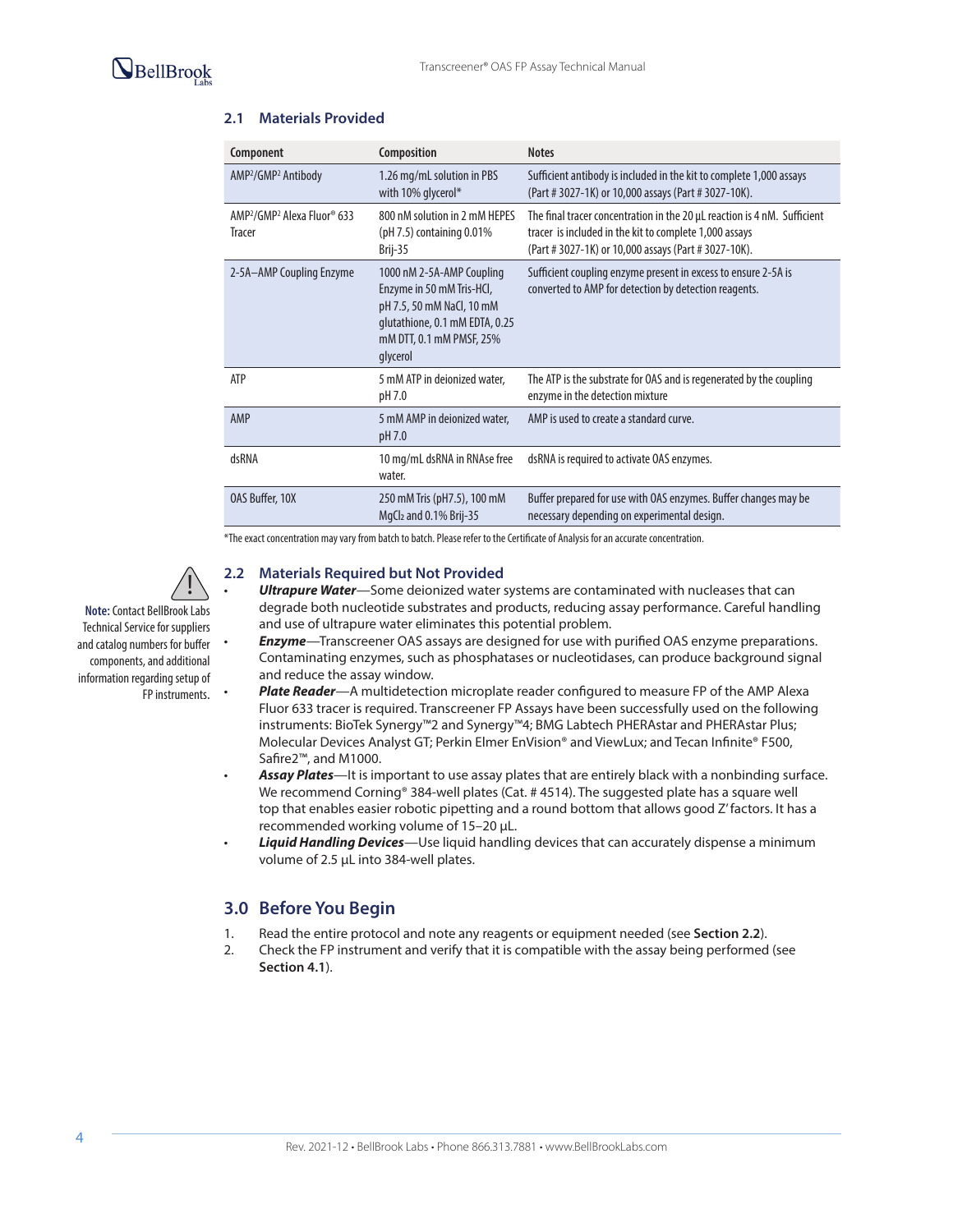# **4.0 Protocol**

The Transcreener OAS FP Assay protocol consists of 3 steps (**Figure 2**). The protocol was developed for a 384-well format, using a 10 µL enzyme reaction and 20 µL final volume when the plates are read. The use of different densities or reaction volumes will require changes in reagent quantities (see **Section 7.2** for example reaction volumes). Once the instrument parameters and enzyme optimization are complete, the assay itself consists of a single step - simply add detection reagents to your enzyme reaction and read the plate.



**Figure 2. An outline of the procedure.** The procedure consists of 3 main steps with a mix-and-read assay format.

 $\mathbf{Q}_{\text{BellBrook}}$ 

### **4.1 Set Up the Instrument**

Becoming familiar with ideal instrument settings for FP is essential to the success of the Transcreener OAS FP Assay.

#### **4.1.1 Verify That the Instrument Measures FP**

Ensure that the instrument is capable of measuring FP (not simply fluorescence intensity) of AMP AlexaFluor 633 Tracer.

### **4.1.2 Define the Maximum mP Window for the Instrument**

Measuring high (tracer + antibody) and low (free tracer) FP will define the maximum assay window of your specific instrument. Prepare High and Low FP Mixtures in quantities sufficient to perform at least 6 replicates for each condition.

Use AMP Alexa Fluor 633 Tracer at 4 nM in your enzyme buffer in a 20 µL final reaction volume. This mimics the 2-fold dilution when adding an equal volume of detection mixture to an enzyme reaction. As an example, the 1X detection mixture may contain 8 nM tracer. After adding this to the enzyme reaction, the concentration in the final 0.5X, 20 µL reaction volume would be 4 nM.

#### *High FP Mixture*

Prepare the following solution.

| Component                     | <b>Stock Concentration</b> | <b>Final Concentration</b><br>$(20 \mu L)$ | Example: 25 Assays | <b>Your Numbers</b> |
|-------------------------------|----------------------------|--------------------------------------------|--------------------|---------------------|
| AMP <sup>2</sup> Antibody     | 1.26 mg/m $L^*$            | $16.0 \mu q/mL$                            | $6.3 \mu L^{**}$   |                     |
| AMP Alexa Flour 633 Tracer    | 800 nM                     | 4 nM                                       | $2.5$ µL           |                     |
| <b>OAS Enzyme Buffer, 10X</b> | 10 X                       | 1 X                                        | $50.0$ µL          |                     |
| Water                         |                            |                                            | 441.2 µL           |                     |
| <b>Total</b>                  |                            |                                            | 500.0 µL           |                     |

\*Please note AMP2 Antibody concentration varies by lot number. This is an example and should be adjusted based on stock concentration accordingly.

\*\*Pipetting small sample volumes accurately requires the correct equipment and proper technique. An extra dilution step may be required to ensure accuracy.

**Note:** A complete list of instruments and instrument-specific application notes can be found online at: https:// www.bellbrooklabs.com/technicalresources/instrument-compatibility Contact BellBrook Labs Technical Service if you have questions about settings and filter sets for a specific instrument.

!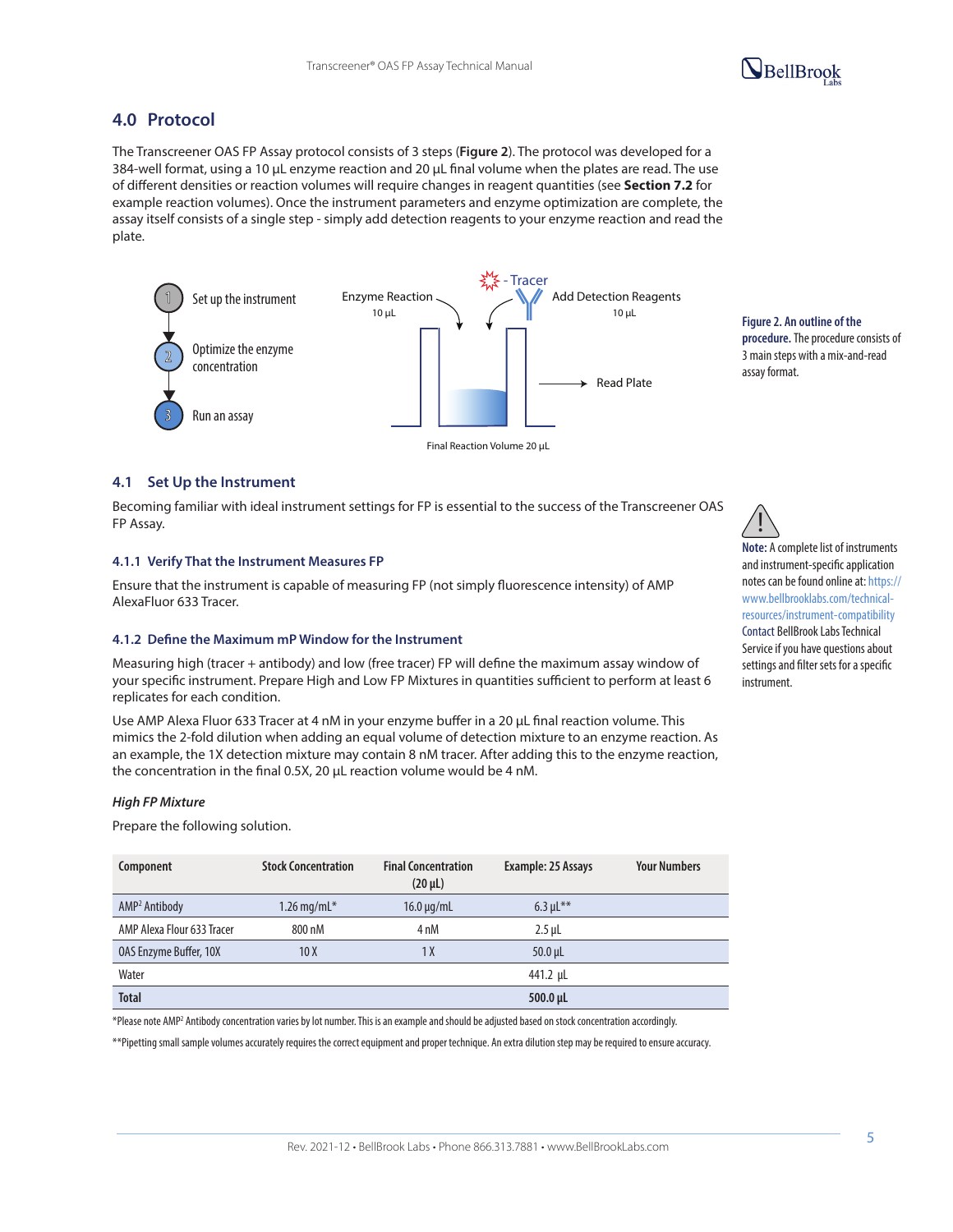

### *Low FP Mixture*

Prepare the following solution.

| Component                  | <b>Stock Concentration</b> | <b>Final Concentration</b><br>$(20 \mu L)$ | Example: 25 Assays | <b>Your Numbers</b> |
|----------------------------|----------------------------|--------------------------------------------|--------------------|---------------------|
| AMP Alexa Fluor 633 Tracer | 800 nM                     | 4 <sub>nM</sub>                            | $2.5$ µL           |                     |
| OAS Enzyme Buffer, 10X     |                            | 1 X                                        | $50.0 \mu L$       |                     |
| Water                      |                            |                                            | 447.5 µL           |                     |
| <b>Total</b>               |                            |                                            | 500.0 µL           |                     |

**Caution:** Contact BellBrook Labs Technical Service for assistance if the assay window is <100 mP. !

### **4.1.3 Measure the FP**

Subtract the Low FP Mixture readings from the corresponding High FP Mixture readings. The difference between the low and high FP values should be >100 mP.

### **4.2 Optimize the Enzyme Concentration**

Perform an enzyme titration to identify the optimal enzyme concentration for the Transcreener OAS FP Assay. Use enzyme buffer conditions and substrate concentrations that are optimal for your enzyme and experimental goals. If a compound screen is planned, you should include the library solvent at its final assay concentration. Run your enzymatic reaction at its requisite temperature and time period.

# **4.2.1 Enzyme Titration Steps**

For a robust assay, it is recommended to use an OAS concentration that produces at least a 100 mP shift (see **Figure 3**). This is usually achieved using an enzyme concentration that results in 50-80% of the maximum polarization shift (EC<sub>50</sub> to EC<sub>80</sub>). To determine the EC<sub>80</sub> enzyme concentration, use the following equation:

$$
EC_{_{80}} = (80 \div (100-80))^{(1 + \text{hillslope})} \times EC_{_{50}}
$$

**Figure 3. Enzyme titration curve.** The ideal range of enzyme concentrations is shown in red.

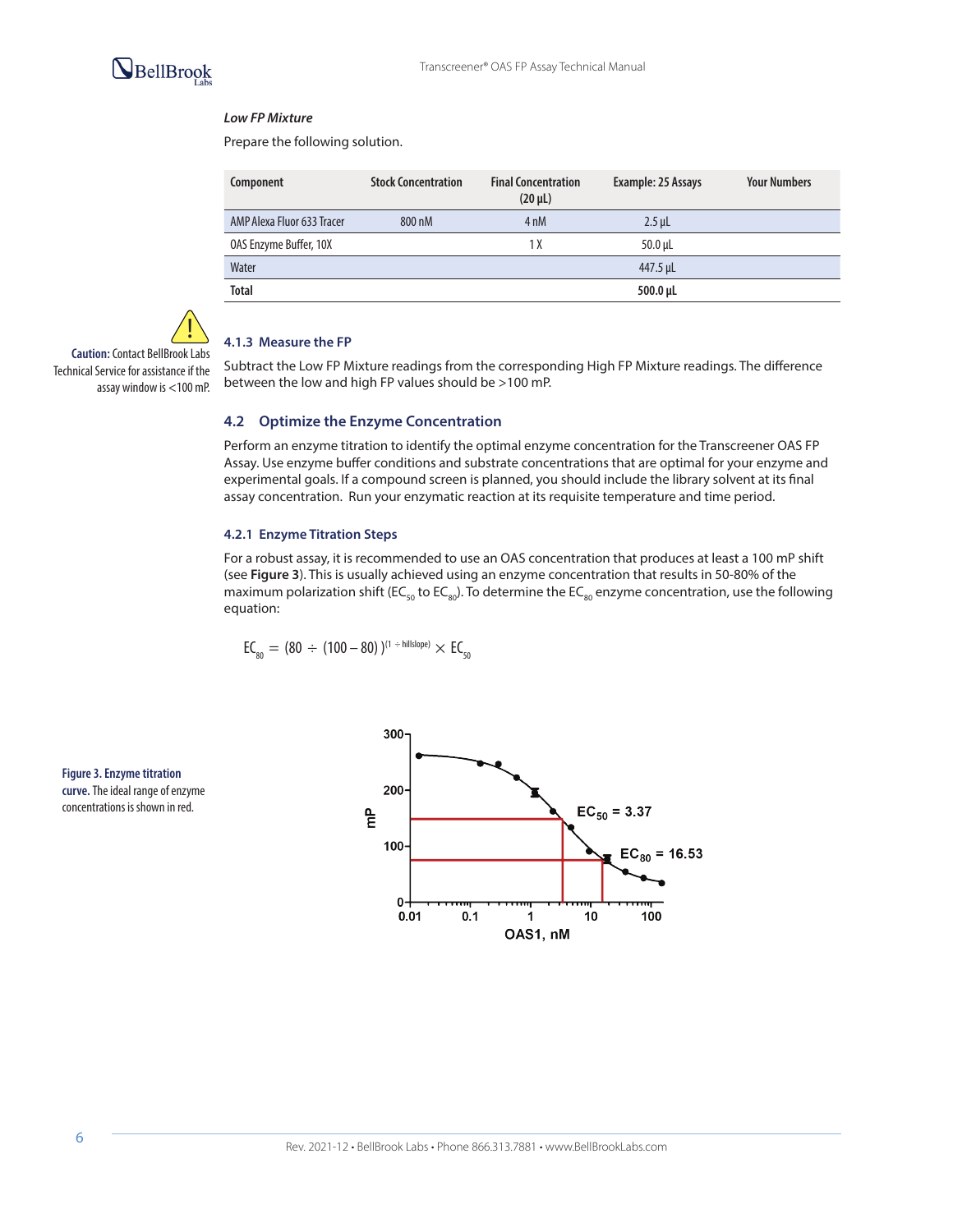

### **4.2.2 Enzyme Assay Controls**

The enzyme reaction controls define the limits of the enzyme assay.

| Component                     | <b>Notes</b>                                                                                                                                                                                                                                                                    |
|-------------------------------|---------------------------------------------------------------------------------------------------------------------------------------------------------------------------------------------------------------------------------------------------------------------------------|
| 0% 2-5A Conversion Control    | This control consists of the 2-5A Detection Mixture, the enzyme reaction components (without<br>OAS enzyme, 0 mM AMP). It defines the upper limit of the assay window.                                                                                                          |
| 100% 2-5A Conversion Control  | This control consists of the ADP Detection Mixture, the enzyme reaction components (without<br>OAS enzyme, 1 mM AMP). It defines the lower limit of the assay window.                                                                                                           |
| Minus-Nucleotide Control      | To verify that the enzyme does not interfere with the detection module, perform an enzyme<br>titration in the absence of ATP.                                                                                                                                                   |
| <b>ATP/AMP Standard Curve</b> | Although optional, a standard curve can be useful to ensure day-to-day reproducibility and<br>that assay conditions were performed using initial rates. It can also be used to calculate product<br>formed. See Section 7.1 for a description of how to run the standard curve. |
| <b>Background Control</b>     | Use only enzyme reaction conditions including 1X OAS buffer.                                                                                                                                                                                                                    |

### **4.3 Run an Assay**

#### **4.3.1 Experimental Samples**

- 1. Add the enzyme to the test compounds at the desired concentration. The total volume of this mixture is 5 µL. Mix on a plate shaker. Incubate the enzyme inhibitor mixture for the desired time (typically at least 30 minutes).
- 1. Prepare both the substrates and 2-5A Detection Mixture prior to starting the enzymatic assay. Since the assay is to be run in continuous mode, we recommend the 2-5A Detection Mixture will be added directly after the substrates in order to effectively measure enzymatic activity.
- 2. Start the enzyme reaction by adding 5 µL of ATP and dsRNA, then mix. It is recommended to use concentrations of 1 mM ATP and 10 µg/mL dsRNA, in the 10 µL final enzyme reaction mixture. Concentrations may vary based on your experiment. **Note:** The final volume of the enzyme reaction mixture should be 10 µL for 384 well plates. Use 2X ATP (2 mM) and 2X dsRNA (20 µg/ mL), in 5 µL to achieve the appropriate final concentration. See **Section 7.2** for a list of other plate formats
- 3. Prepare 1X 2-5A Detection Mixture as follows: **The detection mixture should be made as fresh as possible. It has a deck stability up to 2 hours after being prepared.**

|                            |              |                            | <b>1X 2-5A Detection Mixture</b> |                     |
|----------------------------|--------------|----------------------------|----------------------------------|---------------------|
| Component                  | <b>Stock</b> | <b>Detection Mix Conc.</b> | <b>Example Volume</b>            | <b>Your Numbers</b> |
| AMP <sup>2</sup> Antibody  | $1.26$ mg/mL | $32.0 \mu q/mL$            | $254$ µL                         |                     |
| AMP Alexa Fluor 633 Tracer | 800 nM       | 8 <sub>nM</sub>            | $100 \mu L$                      |                     |
| <b>Coupling Enzyme</b>     | 1.000 nM     | $62.5 \text{ nM}$          | $625 \mu L$                      |                     |
| <b>OAS Enzyme Buffer</b>   | <b>10X</b>   | 1X                         | $1,000 \,\mu$ L                  |                     |
| Water                      |              |                            | $8,021 \,\mu L$                  |                     |
| <b>Total</b>               |              |                            | $10,000 \,\mu$ L                 |                     |

- 4. Add 10 µL of 1X 2-5A Detection Mixture to 10 µL of the enzyme reaction. Mix using a plate shaker. **Note:** After detection mixture is added to enzyme reaction the final concentration of components in a 20 µL will be 0.5X the Detection Mixture (4 nM tracer, 16 µg/mL AMP<sup>2</sup> Antibody 31.25 nM Coupling Enzyme, and 0.5 mM ATP).
- 5. Mix gently on a plate shaker(~1 minute). Incubate at 30°C for 1 hour and measure FP.

**1**

**2**

**3**

**~30 min**

Add 5 µL 2 mM ATP & 20 µg/mL dsRNA

**~15 min**

Add 10 µL 1X Detection Mixture

**~60 min**

**4** Read Plate

**Note:** This is an example of running an assay for HTS or to obtain a dose response. Your volumes and concentrations may vary. It is important to have a 1:1 ratio of enzyme mix and detection mix for the final assay readout. !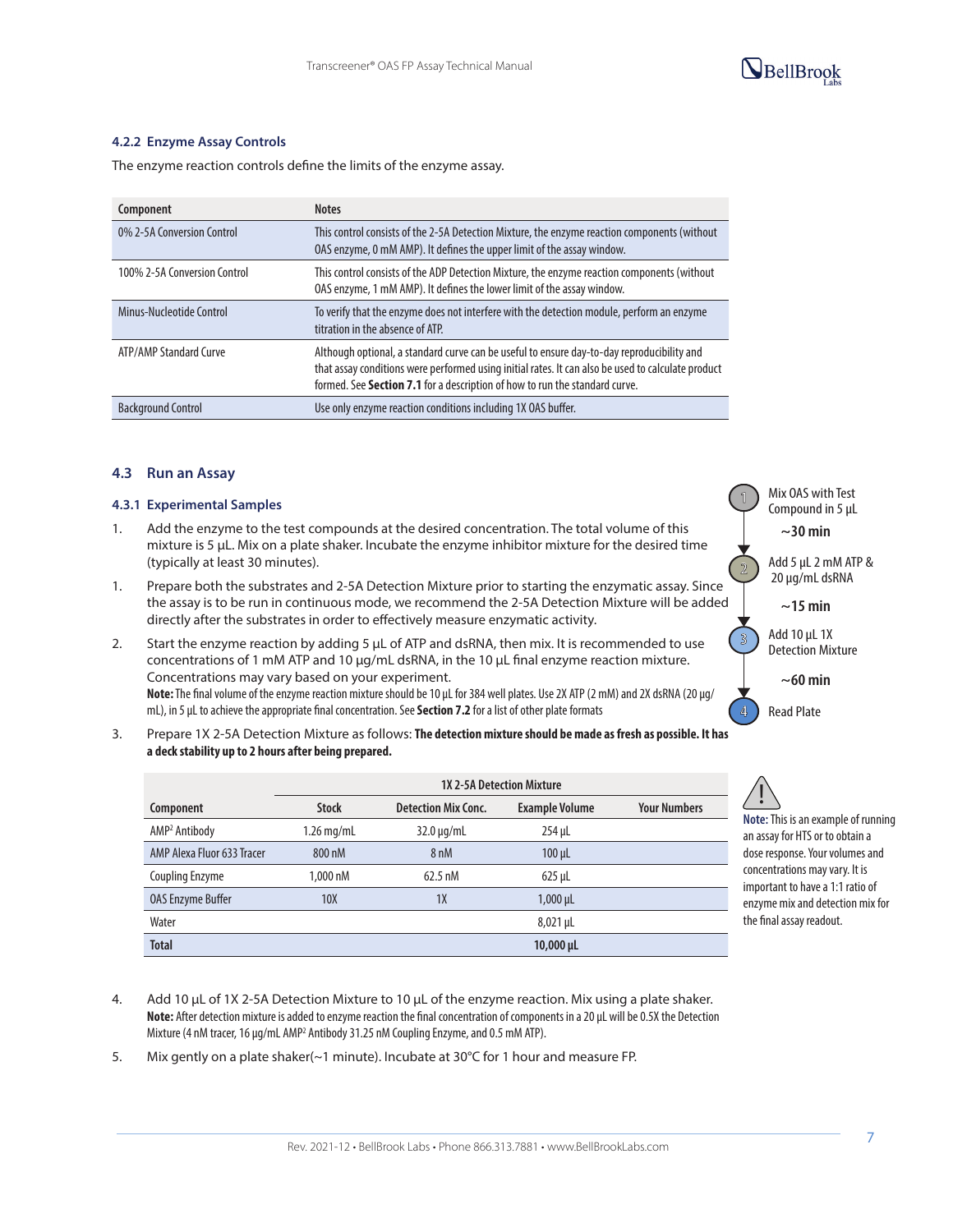

### **4.3.2 2-5A Detection Controls**

These controls are used to calibrate the FP plate reader and are added to wells that do not contain enzyme.

| Component                            | <b>Notes</b>                                                                                                                                                                                                   |
|--------------------------------------|----------------------------------------------------------------------------------------------------------------------------------------------------------------------------------------------------------------|
| Minus Antibody (Free Tracer) Control | This control contains the AMP Tracer without the AMP <sup>2</sup> Antibody and is set to low mP, typically<br>between 20-50 mP depending on the instrument.                                                    |
| Minus Tracer Control                 | This control contains the AMP <sup>2</sup> Antibody without the AMP Tracer and is used as a sample blank<br>for all wells. It contains the same AMP <sup>2</sup> 16 µg/mL Antibody concentration in all wells. |

## **5.0 General Considerations**

#### **5.1 Continuous Mode Assay**

The Transcreener OAS Assay Kit does not have a stop solution currently available. The assay has to be performed in continuous mode to determine enzymatic activity. The equilibration time for the tracer and AMP2 Antibody can be greater than 15 minutes, making it difficult to quantitate AMP produced during short-term enzyme reactions. We recommend reading the plate after 60 minutes for the best results.

### **5.2 Reagent and Signal Stability**

#### **5.2.1 Signal Stability**

Since the assay is a continuous mode the signal will change as the enzyme produces more product. We recommend reading the assay at 60 minutes after addition of the 2-5A Detection Mixture for the best results. It is important to read plates at the same interval to avoid plate to plate variability when performing high throughput screens.

#### **5.2.2 2-5A Detection Mixture Stability**

The 2-5A Detection Mixture is stable for up to 2 hours at room temperature (20–25°C) before addition to the enzyme reaction (i.e., when stored on the liquid handling deck).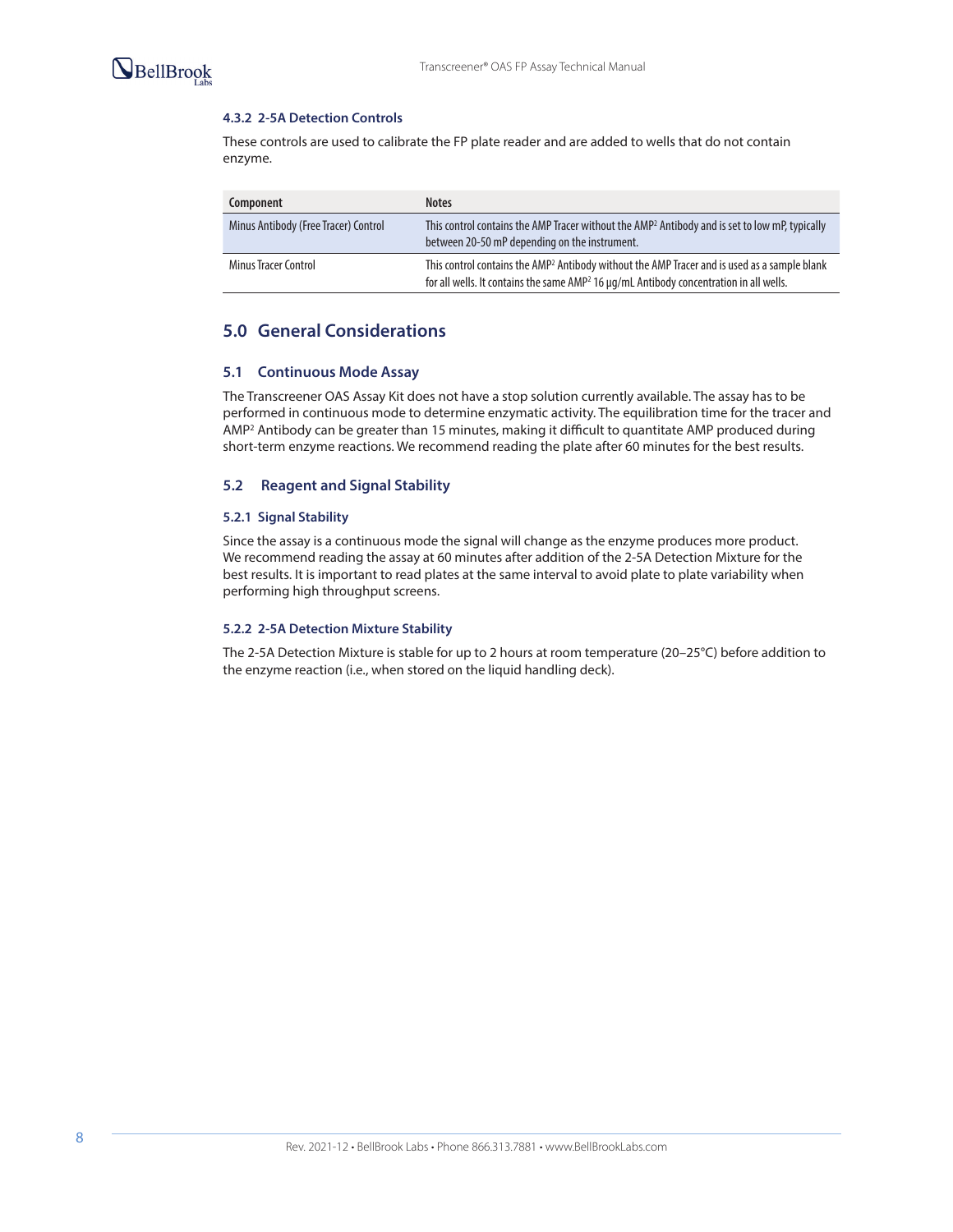

# **6.0 Frequently Asked Questions**

| <b>Ouestion</b>                                                                                                                    | <b>Possible Solutions</b>                                                                                                                                                                                                                                                                                                                                                                                                                                                               |
|------------------------------------------------------------------------------------------------------------------------------------|-----------------------------------------------------------------------------------------------------------------------------------------------------------------------------------------------------------------------------------------------------------------------------------------------------------------------------------------------------------------------------------------------------------------------------------------------------------------------------------------|
| Other Transcreener Assays require adjustment of<br>antibody concentration. Is that something I need to<br>do for the OAS FP Assay? | Unlike other Transcreener assays, the OAS FP Assay does not require adjustment to<br>the antibody concentration. It is designed to be used within the working range of<br>initial velocity for OAS enzymes.                                                                                                                                                                                                                                                                             |
| No change in FP observed                                                                                                           | Low antibody/tracer activity or $\Delta$ mP signal.<br>The tracer and antibody are stable for up to 6 freeze-thaw cycles. For<br>frequent use aliquot the antibody and tracer and store the aliquots at -20°C.<br>Use a minimum of 20 µL aliquots.<br>Other components of the detection mix should not have multiple freeze-<br>thaw cycles. Aliquot reagents and store at -20°C for future use.                                                                                        |
| Is a standard curve required?                                                                                                      | No, it is not required to run a standard curve. We recommend running the ATP/AMP<br>standard curve, if you want to convert raw mP values to product formed. While<br>designing a standard curve, make sure that most of the points are between 0% and<br>30% conversion (initial velocity). We do not recommend using a standard curve<br>from previous experiments, rather generate a new curve with each experiment to<br>achieve the most accurate result.                           |
| Can this assay be used with cell lysates?                                                                                          | The assay will only work with purified recombinant OAS protein. The presence of<br>nucleases in the lysates prohibits the use of Transcreener assays with lysates.                                                                                                                                                                                                                                                                                                                      |
| High background signal or change in signal after<br>incubation with detection mixture.                                             | Buffers should be made fresh with nuclease free water to prevent non-<br>$\bullet$<br>specific hydrolysis of nucleotides.<br>Be sure to not leave the plate in the instrument between the reads as this<br>$\bullet$<br>may cause evaporation leading to high background.<br>Use non-binding black plates. Medium binding or high binding plates will<br>$\bullet$<br>cause increased assay variability.                                                                                |
| Why is my window with OAS very small?                                                                                              | Example reasons for a diminished window<br>Be sure that OAS enzyme has activity. We recommend using OAS from a<br>commercial source as a positive control as needed.<br>Handle the coupling enzyme with care. We recommend storing the enzyme<br>$\bullet$<br>at -20°C and aliquoting to prevent loss of activity.<br>Since the equilibration time of the assay is 10-15 minutes, start reading the<br>$\bullet$<br>plate at 60 min. Earlier time points may lead to diminished signal. |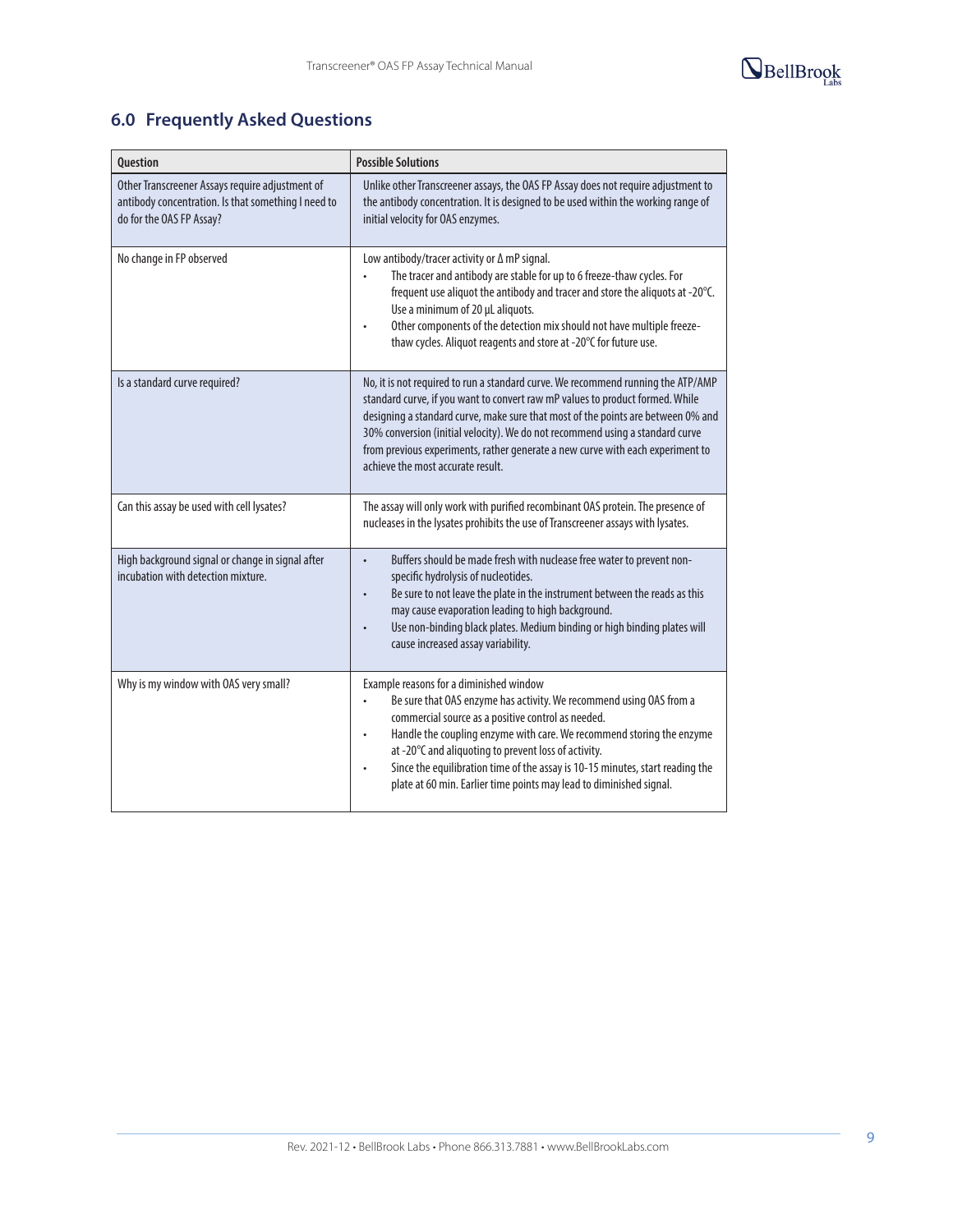

# **7.0 Appendix**

### **7.1 Standard Curve**

The standard curve mimics any enzyme reaction where 2-5A is formed and then converted to AMP. In this example a 12-point standard curve was prepared using the concentration of ATP and AMP show in **Table 1**. Commonly, 8-12 point standard curves are used. In this case you may omit ATP or not run a standard curve depending on your experiment.

**Table 1. AMP Standard Curve.**  Standard curve to help convert raw mP values to product formed.

| % Conversion | $AMP(\mu M)$ | $ATP(\mu M)$ |
|--------------|--------------|--------------|
| 100          | 1000.0       | $\bf{0}$     |
| 5.00         | 50.0         | 950.0        |
| 2.50         | 25.0         | 975.0        |
| 1.25         | 12.5         | 987.5        |
| 1.00         | 10.0         | 990.0        |
| 0.50         | 5.0          | 995.0        |
| 0.30         | 3.0          | 997.0        |
| 0.20         | 2.0          | 998.0        |
| 0.10         | 1.0          | 999.0        |
| 0.05         | 0.5          | 999.5        |
| 0.02         | 0.2          | 999.8        |
| 0.01         | 0.1          | 999.9        |
| $\bf{0}$     | $\bf{0}$     | 1000.0       |

**Use the following equations to calculate the Z' factor:**

$$
Z'=1-\frac{[(3\times SD_{_{0\,mM\,AMP}})+(3\times SD_{_{sample}})]}{|(mP_{_{0\,mM\,AMP}})-(mP_{_{sample}})|}\qquad\qquad\Delta mP~=~mP_{_{0\,mM\,AMP}}-mP_{_{sample}}
$$

### **7.2 Using the Assay with Different Volumes and Plate Formats**

| Component                  | <b>Total Volume</b> | <b>Enzyme Reaction Volume</b> | 2-5A Detection Mix Volume |
|----------------------------|---------------------|-------------------------------|---------------------------|
| 96 Well Low Volume Plate   | 50 uL               | 25 uL                         | 25 uL                     |
| 384 Well Low Volume Plate  | 20 uL               | $10$ uL                       | 10 uL                     |
| 1536 Well Low Volume Plate | 8 µL                | 4 µL                          | 4 uL                      |

Please check the working plate volumes from the manufacturer to ensure they are within the suggest volumes ranges of your plate.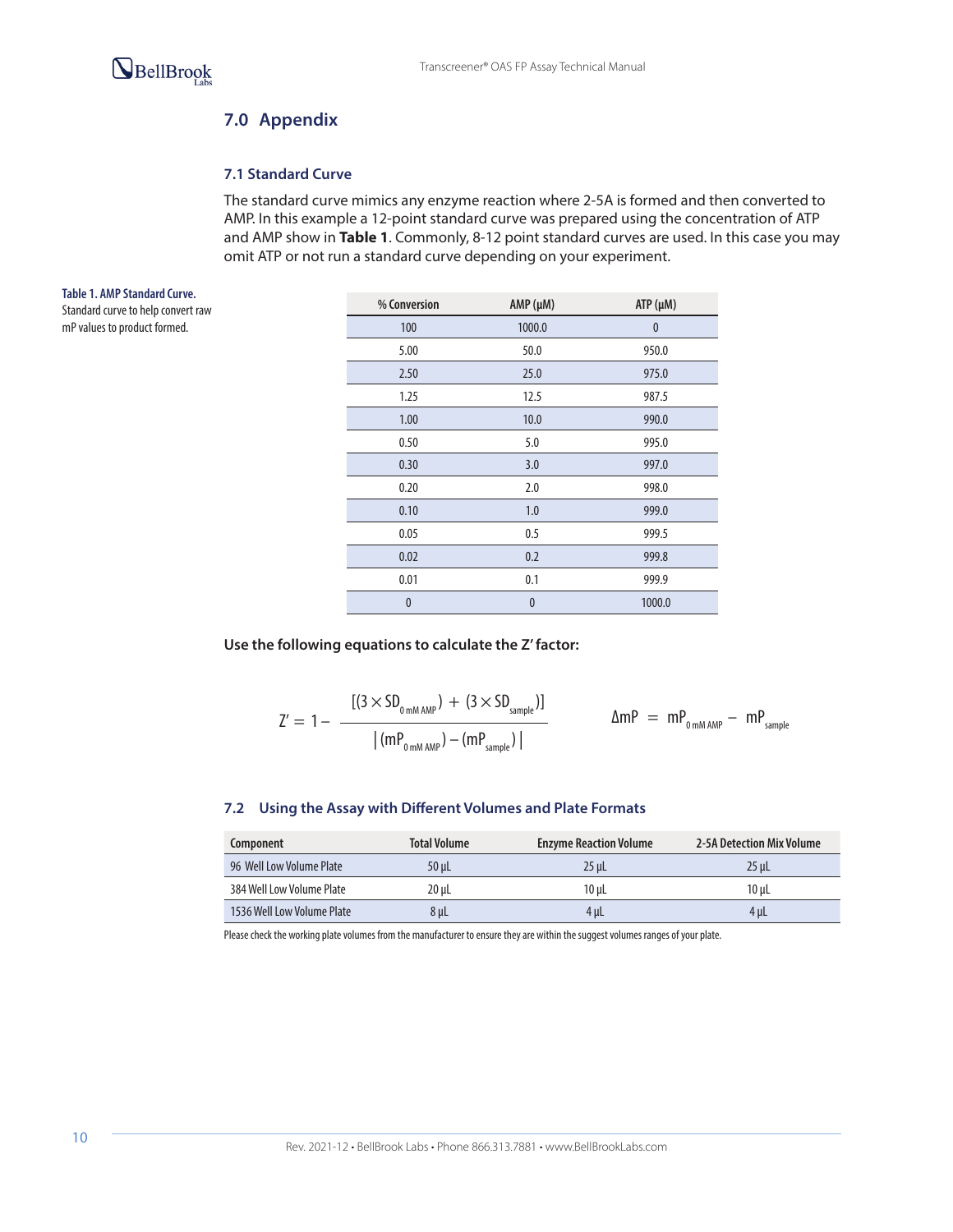

### **7.3 Summary of Additive Effects on the Transcreener OAS FP Assay**

The assay window was determined to have limited effect with certain components when used under the recommended conditions. To determine the additive affects of a buffer component please test by titrating the component in the known concentration range. You can use only the detection mix and a standard curve to determine the effect on assay performance, however we would suggest use of the OAS enzyme to understand effects on the assay system with OAS enzyme. Below are common components used in enzyme buffers. The maximum tolerance is defined as less than 10% drop in mP observed at the listed concentration below. Tolerance listed includes human OAS1 enzyme.

| Component              | <b>Maximum Tolerance</b> |
|------------------------|--------------------------|
| DMS <sub>0</sub>       | 10%                      |
| Me0H                   | 1.25%                    |
| Brij-35                | 0.25%                    |
| Triton X-100           | 0.03%                    |
| <b>EDTA</b>            | 1.25%                    |
| $1$ Mg Cl <sub>2</sub> | $6.25 \text{ mM}$        |
| <b>NaCl</b>            | $12.5 \text{ mM}$        |
| Imidazole              | $25 \text{ mM}$          |
| <b>BSA</b>             | $0.125$ mg/mL            |
| BGG                    | $0.125$ mg/mL            |
|                        |                          |